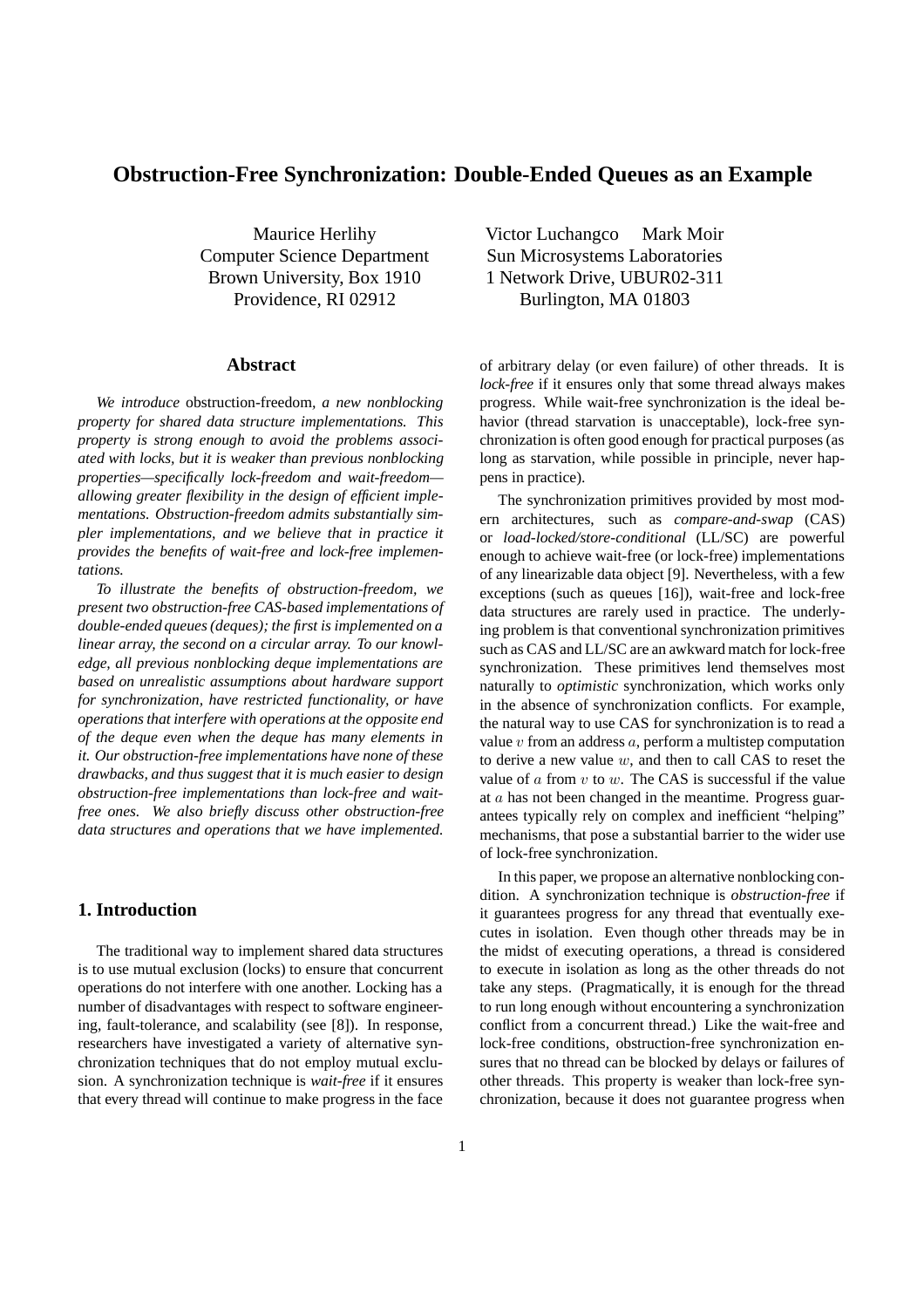two or more conflicting threads are executing concurrently.

The most radical way in which our approach of implementing obstruction-free algorithms differs from the usual approach of implementing their lock-free and waitfree counterparts is that we think that ensuring progress should be considered a problem of engineering, not of mathematics. We believe that commingling correctness and progress has inadvertently resulted in unnecessarily inefficient and conceptually complex algorithms, creating a barrier to widespread acceptance of nonblocking forms of synchronization. We believe that a clean separation between the two concerns promises simpler, more efficient, and more effective algorithms.

To support our case, we have implemented several obstruction-free shared data structures that display properties not yet achieved by comparable lock-free implementations. In this paper, we present two obstruction-free doubleended queue (deque) implementations. Elsewhere [11], we describe a software transactional memory implementation used to construct an obstruction-free red-black tree [5]. To our knowledge, there are no lock-free implementations of any data structure as complicated as a red-black tree.

As an aside, we note that there is no "obstruction-free hierarchy" comparable to the "wait-free consensus hierarchy": One can solve obstruction-free consensus using only read/write registers by derandomizing randomized wait-free consensus algorithms such as the one in [4].

Because obstruction-freedom does not guarantee progress in the presence of contention, we need to provide some mechanism to reduce the contention so that progress is achieved. However, lock-free and wait-free implementations typically also require such mechanisms to get satisfactory performance. We can use these same mechanisms with obstruction-free implementations, as we discuss below. Because obstruction-freedom guarantees safety regardless of the contention, we can change mechanisms, even dynamically, without changing the underlying nonblocking implementation.

One simple and well-known method to reduce contention is for operations to "back off" when they encounter interference by waiting for some time before retrying. Various choices for how long to wait are possible; randomized exponential backoff is one scheme that is effective in many contexts. Other approaches to reducing contention include queuing and timestamping approaches, in which threads agree amongst themselves to "wait" for each other to finish. While simplistic applications of these ideas would give rise to some of the same problems that the use of locks does, we have much more freedom in designing sophisticated approaches for contention control than when using locks, because correctness is not jeopardized by interrupting an operation at any time and allowing another operation to continue execution.

In fact, it is possible to design contention management mechanisms that guarantee progress to every operation that takes enough steps, provided the system satisfies some very weak (and reasonable) assumptions. Thus, the strong progress properties of wait-free implementations can be achieved in practice by combining obstruction-free implementations with appropriate contention managers. In scenarios in which contention between operations is rare, we will benefit from the simple and efficient obstructionfree designs; the more heavy-weight contention resolution mechanisms will rarely be invoked. In contrast, in most lock-free and wait-free implementations, the mechanisms that are used to ensure the respective progress properties impose significant overhead *even in the absence of contention*. A study of the performance of various contention managers in practice, and tradeoffs between system assumptions, progress guarantees and performance is beyond the scope of this paper.

In some contexts, explicit contention reduction mechanisms may even be unnecessary. For example, in a uniprocessor where threads are scheduled by time slice, relatively short obstruction-free operations will be guaranteed to run alone for long enough to complete. Similarly, in priorityscheduled uniprocessors, an operation runs in isolation unless it is preempted by a higher priority operation. (As an aside, it has been shown previously that the consensus hierarchy collapses in such systems [2, 17]. However, in these results, *correctness*, as well as progress, depends on the system assumptions.)

In Section 2, we discuss previous work on nonblocking deques. Section 3 presents a simple obstruction-free deque implementation on a linear array, and Section 4 extends this algorithm to circular arrays. A detailed formal proof for the extended algorithm is given in a full version of the paper [10]. We conclude in Section 5.

## **2. Related Work on Nonblocking Deques**

In this section, we briefly summarize related work on nonblocking deques. Double-ended queues (deques) are formally defined in [6, 13]. Informally, deques generalize FIFO queues and LIFO stacks by supporting a sequence of values and operations for adding (pushing) a value to or removing (popping) a value from either end. Thus, implementing a shared deque combines all of the intricacies of implementing queues and stacks.

Arora, *et al.* proposed a limited-functionality CAS-based lock-free deque implementation [3]. Their deque allows only one process to access one end, and only pop operations to be done on the other. Thus, they did not face the difficult problem of concurrent pushes and pops on the same end of the deque. They further simplified the problem by allowing some concurrent operations to simply abort and report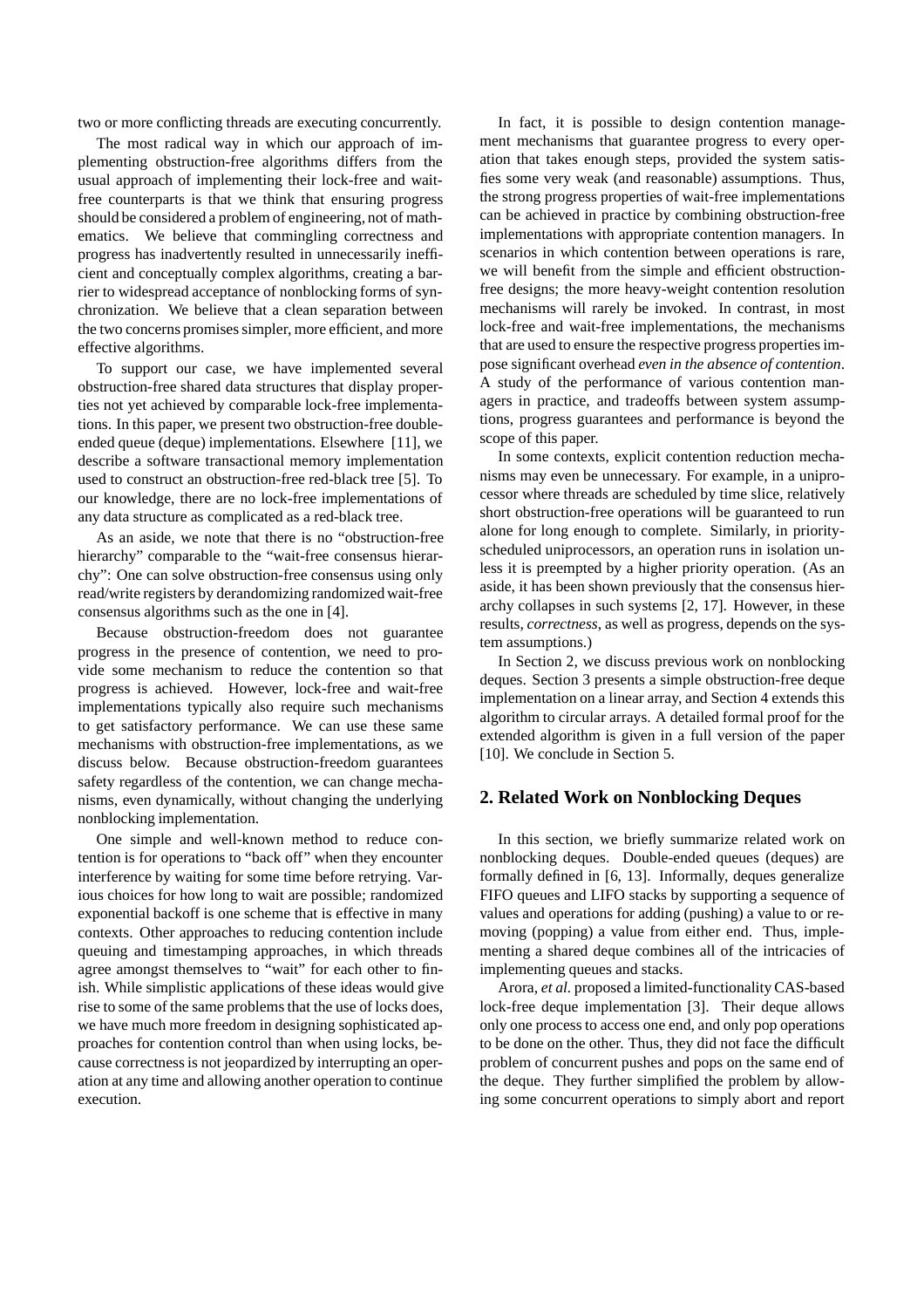failure.

Greenwald proposed two lock-free deque implementations [7]. Both implementations depend on a hardware DCAS (double compare-and-swap) instruction, which is not widely supported in practice, and one of them does not support noninterfering concurrent operations at opposite ends of the deque. Various members of our group have also proposed several lock-free deque implementations that depend on DCAS [1, 6, 14].

Michael proposed a simple and efficient lock-free, CASbased deque implementation [15]. However, the technique used by this algorithm fundamentally causes all operations to interfere with each other. Therefore, it offers no insight into designing scalable nonblocking data structures in which noninterfering operations can proceed in parallel.

## **3. Obstruction-Free Deque Implementation**

In this section we present our array-based obstructionfree deque implementation. This algorithm is extremely simple, but it is not a real deque in the sense that it does not really generalize queues: if we only push on one end and pop from the other, we will exhaust the space in the array and will not be able to push any more items. In the next section, we show how to extend the algorithm to "wrap around" in the array in order to overcome this problem.

The data declarations and right-side push and pop operations are shown in Figure 1; the left-side operations are symmetric with the right-side ones.

We assume the existence of two special "null" values LN and RN (left null and right null) that are never pushed onto the deque. We use an array A to store the current state of the deque. The deque can contain up to MAX values, and the array is of size MAX+2 to accommodate a leftmost location that always contains LN and a rightmost location that always contains RN. (These extra locations are not strictly necessary, but they simplify the code.) Our algorithm maintains the invariant that the sequence of values in A[0].val..A[MAX+1].val always consists of at least one LN, followed by zero or more data values, followed by at least one RN. The array can be initialized any way that satisfies this invariant. To simplify our presentation, we assume the existence of a function oracle(), which accepts a parameter left or right and returns an array index. The intuition is that this function attempts to return the index of the leftmost RN value in A when invoked with the parameter right, and attempts to return the index of the rightmost LN value in A when invoked with the parameter left. The algorithm is linearizable [12] even if oracle can be incorrect (we assume that it at least always returns a value between 1 and MAX+1, inclusive, when invoked with the parameter right and always returns a value between 0 and MAX, inclusive, when invoked with the parameter left; clearly it is trivial to implement a function that satisfies this property). Stronger properties of the oracle are required to prove obstruction-freedom; we discuss these properties and how they can be achieved later.

As explained in more detail below, we attach version numbers to each value in order to prevent concurrent operations that potentially interfere from doing so. The version numbers are updated atomically with the values using a compare-and-swap (CAS) instruction.<sup>1</sup> As usual with version numbers, we assume that sufficient bits are allocated for the version numbers to ensure that they cannot "wrap around" during the short interval in which one process executes a single iteration of a short loop in our algorithm.

The reason our obstruction-free deque implementation is so simple (and the reason we believe obstruction-free implementations in general will be significantly simpler than their lock-free and wait-free counterparts) is that there is no progress requirement when any interference is detected. Thus, provided we maintain basic invariants, we can simply retry when we detect interference. In our deque implementation, data values are changed only at the linearization point of successful push and pop operations. To prevent concurrent operations from interfering with each other, we increment version numbers of adjacent locations (without changing their associated data values). As a result of this technique, two concurrent operations can each cause the other to retry: this explains why our implementation is so simple, and also why it is not lock-free. To make this idea more concrete, we describe our implementation in more detail below.

The basic idea behind our algorithm is that a rightpush(v) operation changes the leftmost RN value to v, and a rightpop() operation changes the rightmost data value to RN and returns that value (the left-side operations are symmetric, so we do not discuss them further except when dealing with interactions between left- and right-side operations). Each rightpush(v) operation that successfully pushes a data value (as opposed to returning "full") is linearized to the point at which it changes an RN value to v. Similarly, each rightpop operation that returns a value v (as opposed to returning "empty") is linearized to the point at which it changes the val field of some array location from v to RN. Furthermore, the val field of an array location does not change unless an operation is linearized as discussed above. The rightpush operation returns "full" only if it observes a non-RN value in A[MAX]. val. Given these observations, it is easy to see that our algorithm is linearizable if we believe the following

 ${}^{1}$ A CAS(a,e,n) instruction takes three parameters: an address a, an expected value e, and a new value n. If the value currently stored at address a matches the expected value e, then CAS stores the new value n at address a and returns *true*; we say that the CAS *succeeds* in this case. Otherwise, CAS returns *false* and does not modify the memory; we say that the CAS *fails* in this case.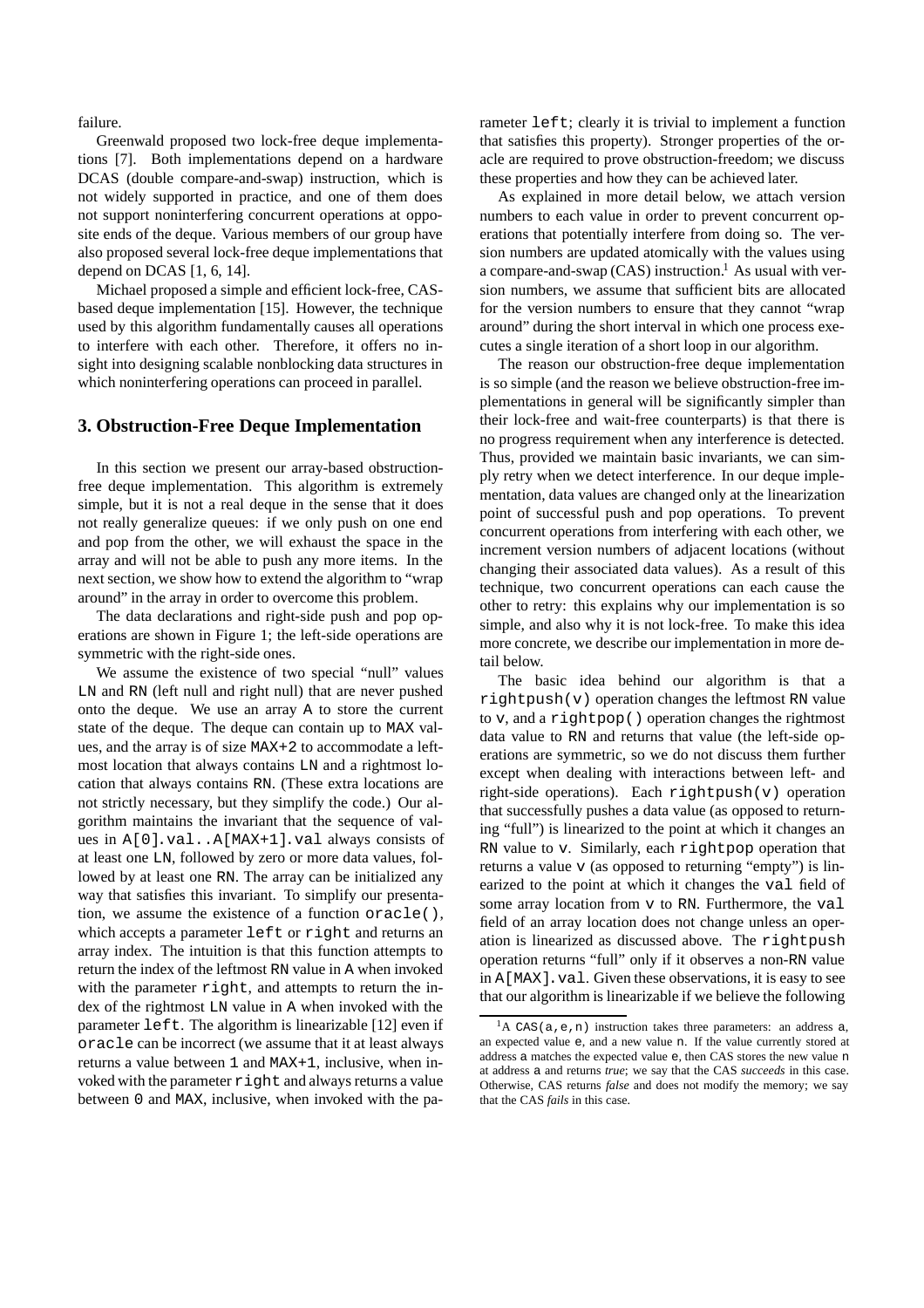```
type element = record val: valtype; ctr: int end
A: array[0..MAX+1] of element initially there is some k in [0,MAX]
                                 such that A[i] = \langle LN, 0 \rangle for all i in [0, k]and A[i] = \langle RN, 0 \rangle for all i in [k+1, MAX+1].
rightpush(v) \sqrt{2} // v is not RN or LN
RH0: while (true) {
RH1: k := oracle(right); \frac{1}{2} // find index of leftmost RN
RH2: prev := A[k-1]; \sqrt{2} / read (supposed) rightmost non-RN value
RH3: cur := A[k]; <br>
\frac{1}{2} cur := A[k]; <br>
\frac{1}{2} cur := A[k];
RH4: if (prev.val != RN and cur.val = RN) { // oracle is right
RH5: if (k = MAX+1) return "full"; // A[MAX] != RN
RH6: if CAS(&A[k-1],prev,<prev.val,prev.ctr+1>) // try to bump up prev.ctr
RH7: if CAS(&A[k], cur, <v, cur.ctr+1>) // try to push new value
RH8: return "ok"; http://itworked!
      } // end if (prev.val != RN and cur.val = RN)} // end while
rightpop()
RP0: while (true) { // keep trying till return val or empty
RP1: k := oracle(right); \frac{1}{2} // find index of leftmost RN
RP2: cur := A[k-1]; \frac{1}{2} // read (supposed) value to be popped
RP3: next := A[k]; // read (supposed) leftmost RN
RP4: if (cur.val != RN and next.val = RN) \{ // oracle is right
RP5: if (cur.val = LN and A[k-1] = cur)"; // adjacent LN and RN
RP6: return "empty
RP7: if CAS(&A[k], next, <RN, next.ctr+1>) // try to bump up next.ctr
RP8: if CAS(&A[k-1],cur,<RN,cur.ctr+1>) // try to remove value
RP9: return cur.val // it worked; return removed value
      }/ // end if (cur.val != RN and next.val = RN)
     } // end while
```
#### **Figure 1. Obstruction-free deque implementation: Data declarations and right-side operations**

three claims (and their symmetric counterparts):

- At the moment that line RH7 of a rightpush(v) operation successfully changes  $A[k]$ . val for some k from RN to v,  $A[k-1]$ . val contains a non-RN value (i.e., either a data value or LN).
- At the moment that line RP8 of the rightpop operation successfully changes  $A[k-1]$ . val for some k from some value  $v$  to RN,  $A[k]$ . val contains RN.
- *•* If a rightpop operation returns "empty", then at the moment it executed line RP3,  $A[k]$ . val=RN and A[k-1].val=LN held for some k.

Using the above observations and claims, a proof by simulation to an abstract deque in an array of size MAX is straightforward. Below we briefly explain the synchronization techniques that we use to ensure that the above claims hold. The techniques all exploit the version numbers in the array locations.

The empty case (the third claim above) is the simplest: rightpop returns "empty" only if it reads the same value from A[k-1] at lines RP2 and RP5. Because every CAS that modifies an array location increments that location's version number, it follows that  $A[k-1]$  maintained the same value throughout this interval (recall our assumption about version numbers not wrapping around). Thus, in particular,  $A[k-1]$ . val contained LN at the moment that line RP3 read RN in A[k].val.

The techniques used to guarantee the other two claims are essentially the same, so we explain only the first one. The basic idea is to check that the neighbouring location  $(i.e., A[k-1])$  contains the appropriate value (line RH2; see also line RH4), and to increment its version number (without changing its value; line RH6) between reading the location to be changed (line RH3) and attempting to change it (line RH7). If any of the attempts to change a location fail, then we have encountered some interference, so we can simply restart. Otherwise, it can be shown easily that the neighbouring location did not change to RN between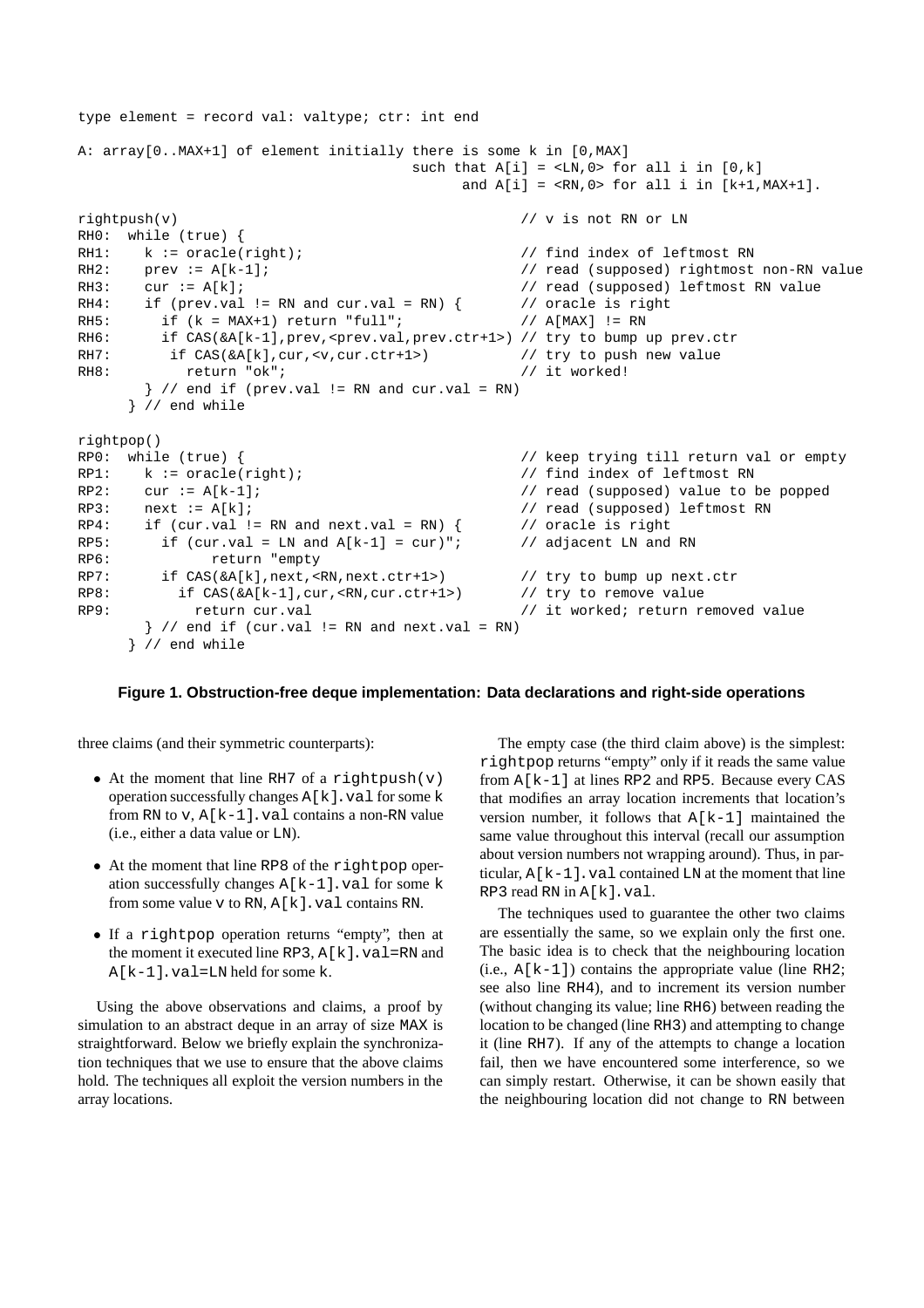the time it was read (line RH2) and the time the location to be changed is changed (line RH7). The reason is that a rightpop operation—the only operation that changes locations to RN—that was attempting to change the neighbouring location to RN would increment the version number of the location the rightpush operation is trying to modify, so one of the operations would cause the other to retry.

#### **3.1. Oracle Implementations**

The requirements for the oracle function assumed in the previous section are quite weak, and therefore a number of implementations are possible. We first describe the requirements, and then outline some possible implementations. For linearizability, the only requirement on the oracle is that it always returns an index from the appropriate range depending on its parameter as stated earlier; satisfying this requirement is trivial. However, to guarantee obstructionfreedom, we require that the oracle is *eventually accurate if repeatedly invoked in the absence of interference*. By "accurate", we mean that it returns the index of the leftmost RN when invoked with right, and the index of the rightmost LN when invoked with left. It is easy to see that if any of the operations executes an entire loop iteration in isolation, and the oracle function returns the index specified above, then the operation completes in that iteration. Because the oracle has no obligation (except for the trivial range constraint) in the case that it encounters interference, we have plenty of flexibility in implementing it. One simple and correct implementation is to search the array linearly from one end looking for the appropriate value. Depending on the maximum deque size, however, this solution might be very inefficient. One can imagine several alternatives to avoid this exhaustive search. For example, we can maintain "hints" for the left and right ends, with the goal of keeping the hints approximately accurate; then we could read those hints, and search from the indicated array position (we'll always be able to tell which direction to search using the values we read). Because these hints do not have to be perfectly accurate at all times, we can choose various ways to update them. For example, if we use CAS to update the hints, we can prevent slow processes from writing out-of-date values to hints, and therefore keep hints almost accurate all the time. It may also be useful to loosen the accuracy of the hints, thereby synchronizing on them less often. In particular, we might consider only updating the hint when it is pointing to a location that resides in a different cache line than the location that really contains the leftmost RN for example, as in this case the cost of the inaccurate hint would be much higher.

#### **4. Extension to Circular Arrays**

In this section, we show how to extend the algorithm in the previous section to allow the deque to "wrap around" the array, so that the array appears to be circular. In other words,  $A[0]$  is "immediately to the right" of  $A[MAX+1]$ . As before, we maintain at least two null entries in the array: we use the array  $A[0..MAX+1]$  for a deque with at most MAX elements. The array can be initialized arbitrarily provided it satisfies the main invariant for the algorithm, stated below. One option is to use the initial conditions for the algorithm in the previous section.

We now describe the new aspects of the algorithm. Code for the right-side operations of the wrap-around deque implementation are shown in Figure 2. The left-side operations are symmetric, and we do not discuss them further except as they interact with the right-side operations. All arithmetic on array indices is done modulo MAX+2.

There are two main differences between this algorithm and the one in the previous section. First, it is more difficult to tell whether the deque is full; we must determine that there are exactly two null entries. Second, rightpush operations may encounter LN values as they "consume" the RN values and wrap around the array (similarly, leftpush operations may encounter RN values). We handle this second problem by enabling a rightpush operation to "convert" LN values into RN values. This conversion uses an extra null value, which we denote DN, for "dummy null". We assume that LN, RN and DN are never pushed onto the deque.

Because the array is circular, the algorithm maintains the following invariants instead of the simpler invariant maintained by the algorithm in the previous section:

- *•* All null values are in a contiguous sequence of locations in the array. (Recall that the array is circular, so the sequence can wrap around the array.)
- The sequence of null values consists of zero or more RN values, followed by zero or one DN value, followed by zero or more LN values.
- *•* There are at least two different types of null values in the sequence of null values.

Thus, there is always at least one LN or DN entry, and at least one RN or DN entry.

Instead of invoking oracle(right) directly, the push and pop operations invoke a new auxiliary procedure, rightcheckedoracle. In addition to an array index k, rightcheckedoracle returns left and right, the contents it last saw in  $A[k-1]$  and  $A[k]$  respectively. It guarantees right.val = RN and left.val != RN. Thus, if it runs in isolation, rightcheckedoracle always returns the correct index, together with contents of the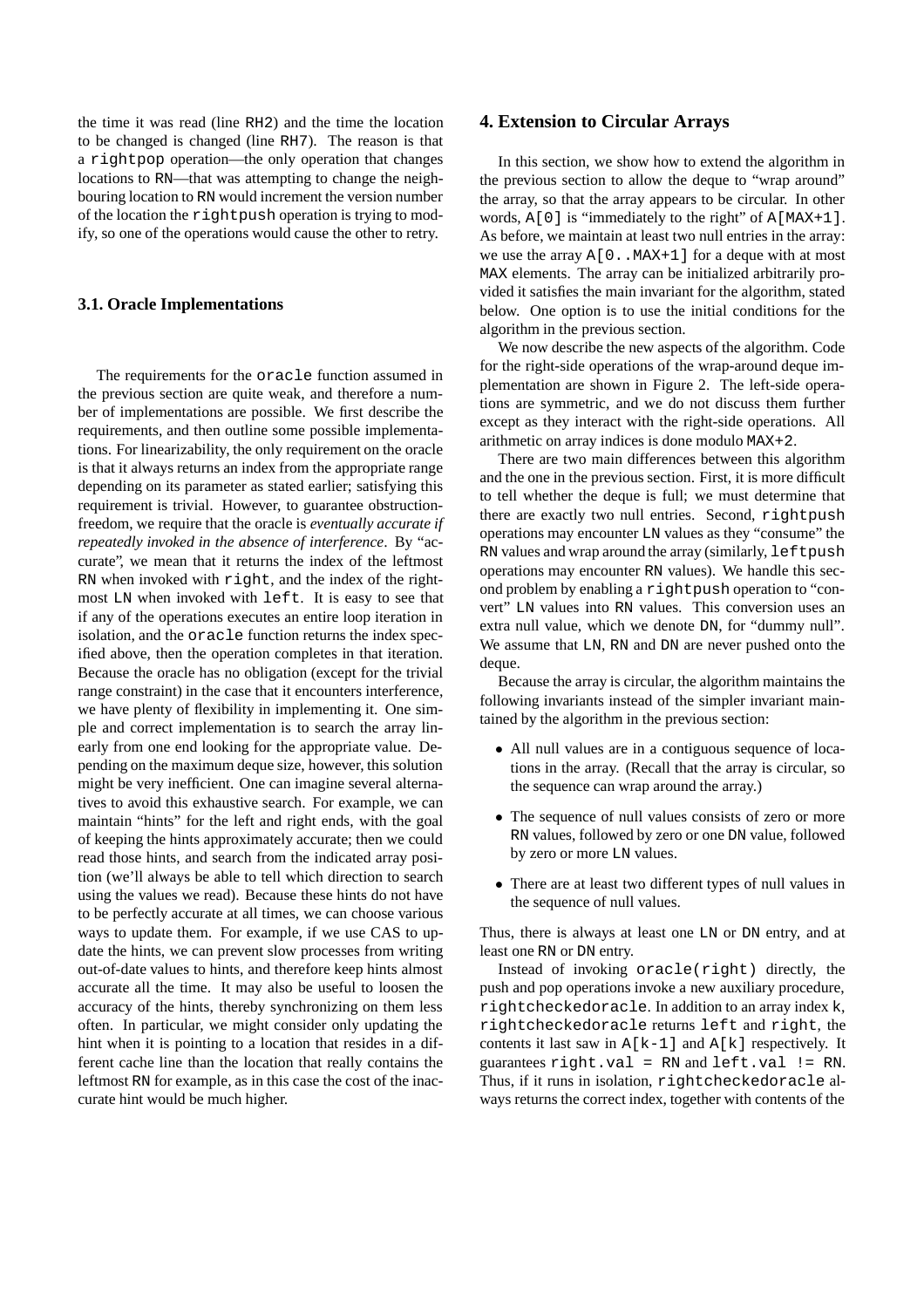```
/* Returns k, left, right, where left = A[k-1] at some time t, and right = A[k]at some time t' > t during the execution, with left.val != RN and right.val = RN.
*/
rightcheckedoracle()
RO0: while (true) {
RO1: k := oracle(right);RO2: left := A[k-1]; \qquad \qquad // order important for check
RO3: right := A[k]; A[k]RO4: if (right.val = RN and left.val != RN) // correct oracle
RO5: return k, left, right;
RO6: if (right.val = DN and !(left.val in \{RN, DN\})) // correct oracle, but no RNs
RO7: if CAS(&A[k-1], left, <left.val,left.ctr+1>)
RO8: if CAS(&A[k], right, <RN, right.ctr+1>) // DN -> RN
RO9: return k,<left.val,left.ctr+1>,<RN,right.ctr+1>;
    } // end while
rightpush(v) \left( \sqrt{1 + \left( \ln \ln \ln x \right) - \ln x} \right)RH0: while (true) {
RH1: k, prev, cur := rightcheckedoracle(); // cur.val = RN and prev.val != RN
RH2: next := A[k+1];RH3: if (next.val = RN)
RH4: if CAS(&A[k-1], prev, <prev.val, prev.ctr+1>)
RH5: if CAS(&A[k], cur, <v, cur.ctr+1>) // RN -> v
RH6: return "ok";
RH7: if (next.val = LN)
RH8: if CAS(&A[k], cur, <RN, cur.ctr+1>)
RH9: CAS(&A[k+1], next, <DN, next.ctr+1>); // LN -> DN
RH10: if (next.val = DN) {
RH11: next := A[k+2];RH12: if !(nextnext.val in {RN,LN,DN})
RH13: if (A[k-1] = prev)RH14: if (A[k] = cur) return "full";
RH15: if (nextnext.val = LN)
RH16: if CAS(&A[k+2], nextnext, <nextnext.val,nextnext.ctr+1>)
RH17: CAS(&A[k+1], next, <RN, next.ctr+1>); // DN -> RN
     \} // end if (next.val = DN)
    } //end while
rightpop()
RP0: while (true) {
RP1: k,cur,next := rightcheckedoracle(); \qquad // next.val = RN and cur.val != RN
RP2: if (cur.val in \{LN, DN\} and A[k-1] = cur) // depends on order of RO2 & RO3.
RP3: return "empty";
RP4: if CAS(&A[k],next,<RN,next.ctr+1>)
RP5: if CAS(\&A[k-1],cur,<RN,cur.ctr+1>) // v -> RN
RP6: return cur.val;
    } // end while
```
**Figure 2. Wraparound deque implementation: Right-side operations.**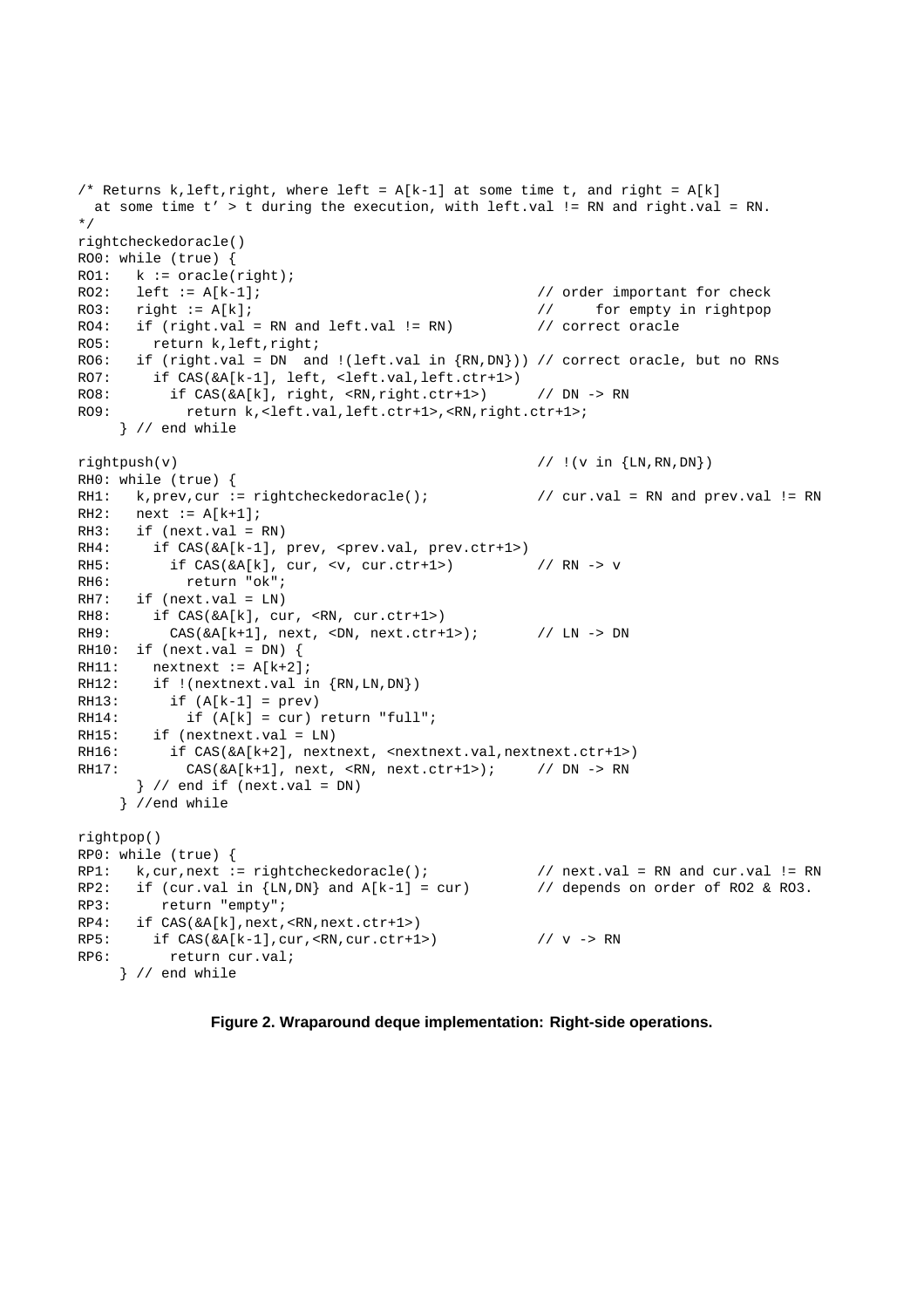appropriate array entries that prove that the index is correct. If no RN entry exists, then by the third invariant above, there is a DN entry and an LN entry; rightcheckedoracle attempts to convert the DN into an RN before returning.

Other than calling rightcheckedoracle instead of oracle(right) (which also eliminates the need to read and check the cur and next values again), the only change in the rightpop operation is that, in checking whether the deque is empty, cur.val may be either LN or DN, because there may be no LN entries.

Because the array is circular, a rightpush operation cannot determine whether the array is full by checking whether the returned index is at the end of the array. Instead, it ensures that there is space in the array by checking that  $A[k+1]$ . val = RN. In that case, by the third invariant above, there are at least two null entries other than  $A[k]$ (which also contains RN), so the deque is not full. Otherwise, rightpush first attempts to convert A[k] into an RN entry. We discuss how this conversion is accomplished below.

When a rightpush operation finds only one RN entry, it tries to convert the next null entry—we know there is one by the third invariant above—into an RN. If the next null entry is an LN entry, then rightpush first attempts to convert it into a DN entry. When doing this, rightpush checks that  $cur.val = RN$ , which ensures there is at most one DN entry, as required by the second invariant above. If the next null entry is a DN entry, rightpush will try to convert it into an RN entry, but only if the entry to the right of the one being converted (the nextnext entry) is an LN entry. In this case, it first increments the version number of the nextnext entry, ensuring the failure of any concurrent leftpush operation trying to push a value into that entry. If the nextnext entry is a deque value, then the rightpush operation checks whether the right end of the deque is still at k (by rereading  $A[k-1]$  and  $A[k]$ ), and if so, the deque is full. If not, or if the nextnext entry is either an RN or DN entry, then some other operation is concurrent with the rightpush, and the rightpush operation retries.

Assuming the invariants above, it is easy to see that this new algorithm is linearizable in exactly the same way as the algorithm in the previous section, except that a rightpush operation that returns "full" linearizes at the point that nextnext is read (line RH11). Because we subsequently confirm (line RH13) that  $A[k-1]$  and  $A[k]$ have not changed since they were last read, we know the deque extends from  $A[k+2]$  to  $A[k-1]$  (with  $A[k-1]$  as its rightmost value), so that  $A[k]$  and  $A[k+1]$  are the only nonnull entries, and thus, the deque is full.

Proving that the invariants above are maintained by the new algorithm is nontrivial, and we defer a complete proof to the full paper [10]. The main difficulty is verifying that when a rightpush actually pushes the new value onto the deque (line RH5), either the next entry is an RN entry, or it is a DN entry and the nextnext entry is an LN entry. This is necessary to ensure that after the push, there are still at least two null entries, one of which is an RN or DN entry. One key to the proof is to note that the value of an entry is changed only by lines RO8, RH5, RH9, RH17, RP5, and their counterparts in the left-side operations. Furthermore, these lines only change an entry if the entry has not changed since it was most recently read. These lines are annotated in Figure 2 with how they change the value of the entry.

**Time complexity** The obvious measure of the time complexity of an obstruction-free algorithm (without regard to the particular contention manager and system assumptions) is the worst-case number of steps that an operation must take in isolation in order to be guaranteed to complete. For our algorithms, this is a constant plus the obstructionfree time complexity of the particular oracle implementation used.

#### **5. Concluding Remarks**

We have introduced obstruction-freedom—a new nonblocking condition for shared data structures that weakens the progress requirements of traditional nonblocking conditions, and as a result admits solutions that are significantly simpler and more efficient in the typical case of low contention. We have demonstrated the merits of obstructionfreedom by showing how to implement an obstruction-free double-ended queue that has better properties than any previous nonblocking deque implementation of which we are aware. We are also exploring other obstruction-free algorithms and techniques. Based on our progress to date, we are convinced that obstruction-freedom is a significant breakthrough in the search for scalable and efficient nonblocking data structures. Apart from ongoing work on other obstruction-free algorithms, an important part of our work is in investigating the use of various mechanisms to manage contention in order to allow obstruction-free implementations to make progress even under contention. There has been much work on similar issues, for example in the context of databases. We are working on evaluating existing and new schemes for this purpose. The beauty of obstruction-freedom is that we can modify and experiment with the contention management mechanisms without needing to modify (and therefore reverify) the underlying nonblocking algorithm. In contrast, work on different mechanisms for guaranteeing progress in the context of lockfree and wait-free algorithms has been hampered by the fact that modifications to the "helping" mechanisms has generally required the proofs for the entire algorithm to be done again.